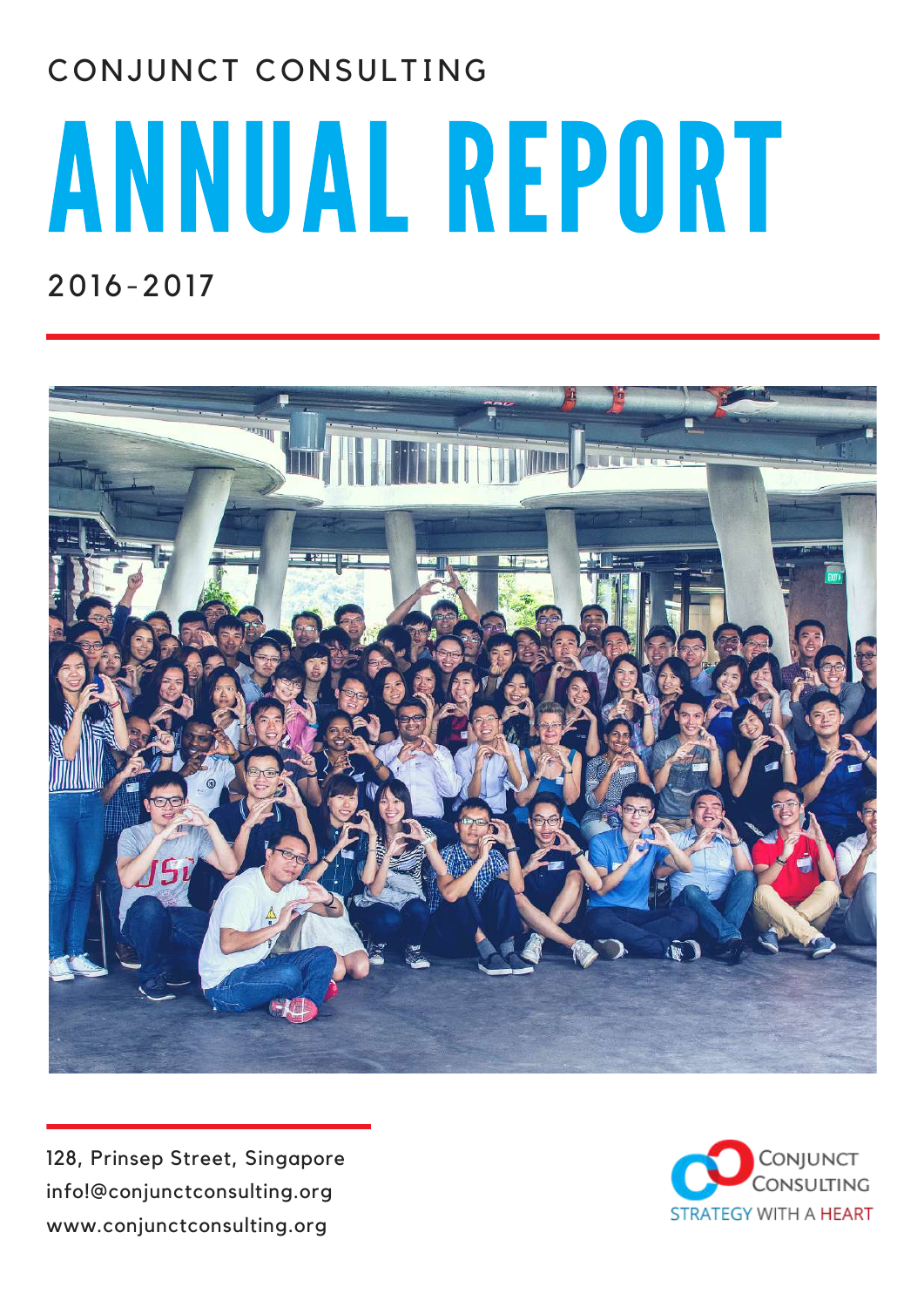

## Dear Members of the Conjunct Community,

This year is Conjunct's 5th year anniversary. It was a great chance for us to take stock of what we have achieved and how much further we have to go.

Our non-profit consulting programme continues to grow – this year we launched a new project structure that allows non-profit partners the opportunity to take on longer projects and opt into multiple cycles. We also launched our new Partner Event Series which brings experts together to share their knowledge on areas that are most needed and relevant to the social sector in Singapore. We have also successfully completed our first overseas project in Cambodia in the hope that we will be able to serve non-profits across Asia.

 between corporates and non-profits and structure a programme that meets the In 2014 we launched our Corporates & Institutions arm. Over the years, it has been exciting to see how companies have stepped forward to say that they want to give back more effectively and meaningfully. It is hard work, to find the right match needs of both sides; but there can be no greater joy than seeing a partnership between a corporate and a non-profit really take off.

 youth this year with great feedback. The Academy is still in its nascent stages, but we with our vision to create high-impact socially conscious leaders. We aim to become I am incredibly happy to announce the launch of Conjunct Academy that is in line the platform to train youth leaders and social sector practitioners to better solve problems in society. We successfully ran 2 problem solving bootcamps for over 120 believe it is a programme with great potential and are excited to develop it further.

It has been my privilege to work with so many volunteers within the Conjunct Community. You are truly the lifeblood and soul of the organisation, you make the challenging days worth it, and the good days even better. Thank you, for stepping up, for giving back, for being such an incredibly talented group of people, and for enabling us to do what we do.

I continue to be amazed by the power we have as a collective force to bring about greater change for Singapore and in the region. It is my hope that as a community, we will continue to look further and be bolder in our pursuit of developing a social sector that is innovative, effective and progressive.

Sincerely,

Samantha Lee President, Conjunct Consulting

**PRES I DENT'S MES S A GE**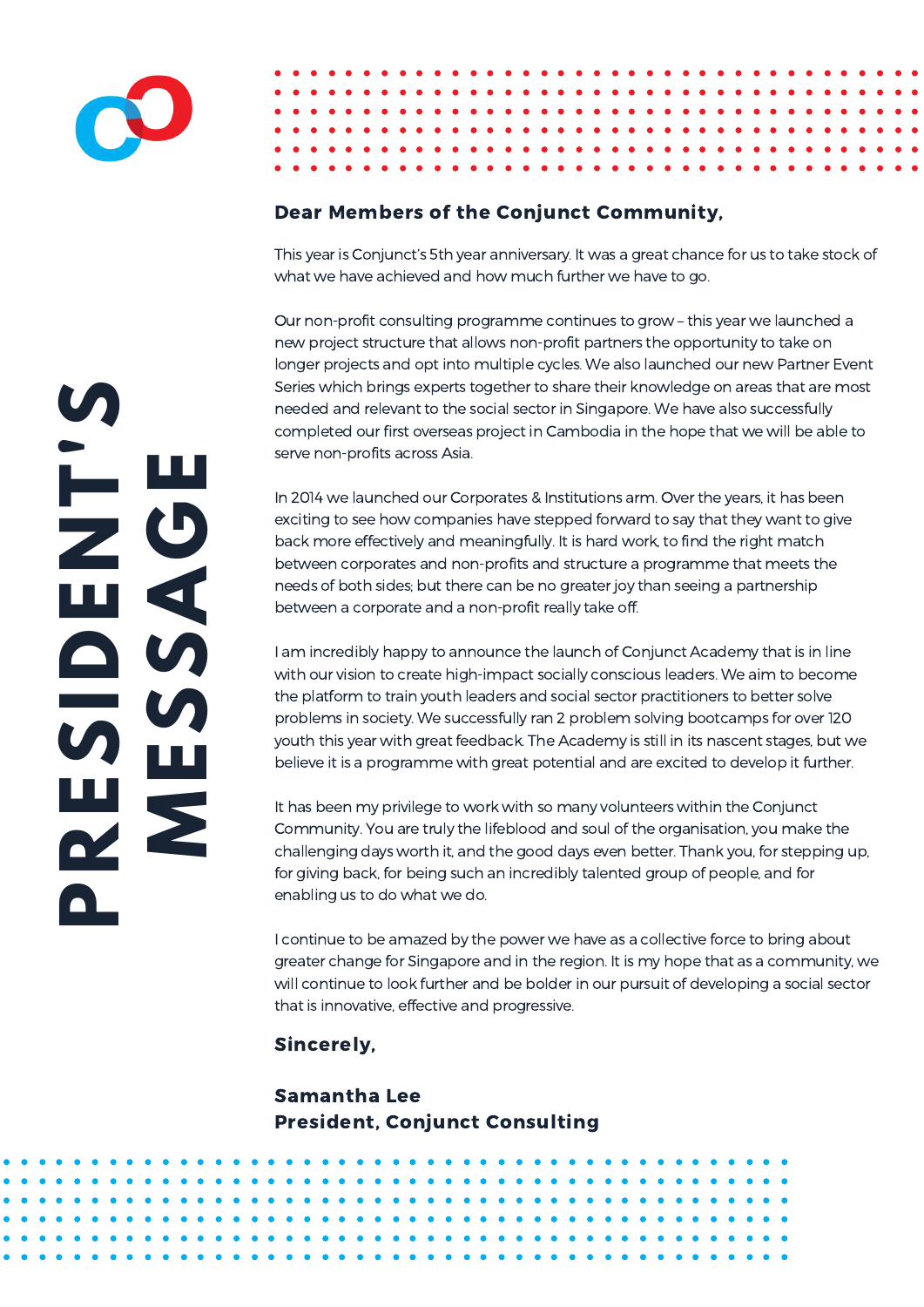# ABOUT CONJUNCT

Who we are Board and Team

# OUR WORK THIS YEAR

Social Good Organisations Corporates & Institutions Conjunct Academy Other Projects

# CONJUNCT COMMUNITY

Volunteer Community 5th Anniversary

# IMPACT & BRAND CONJUNCT

Events & Events Attended **Communications** Social Impact delivered

**CONTENT**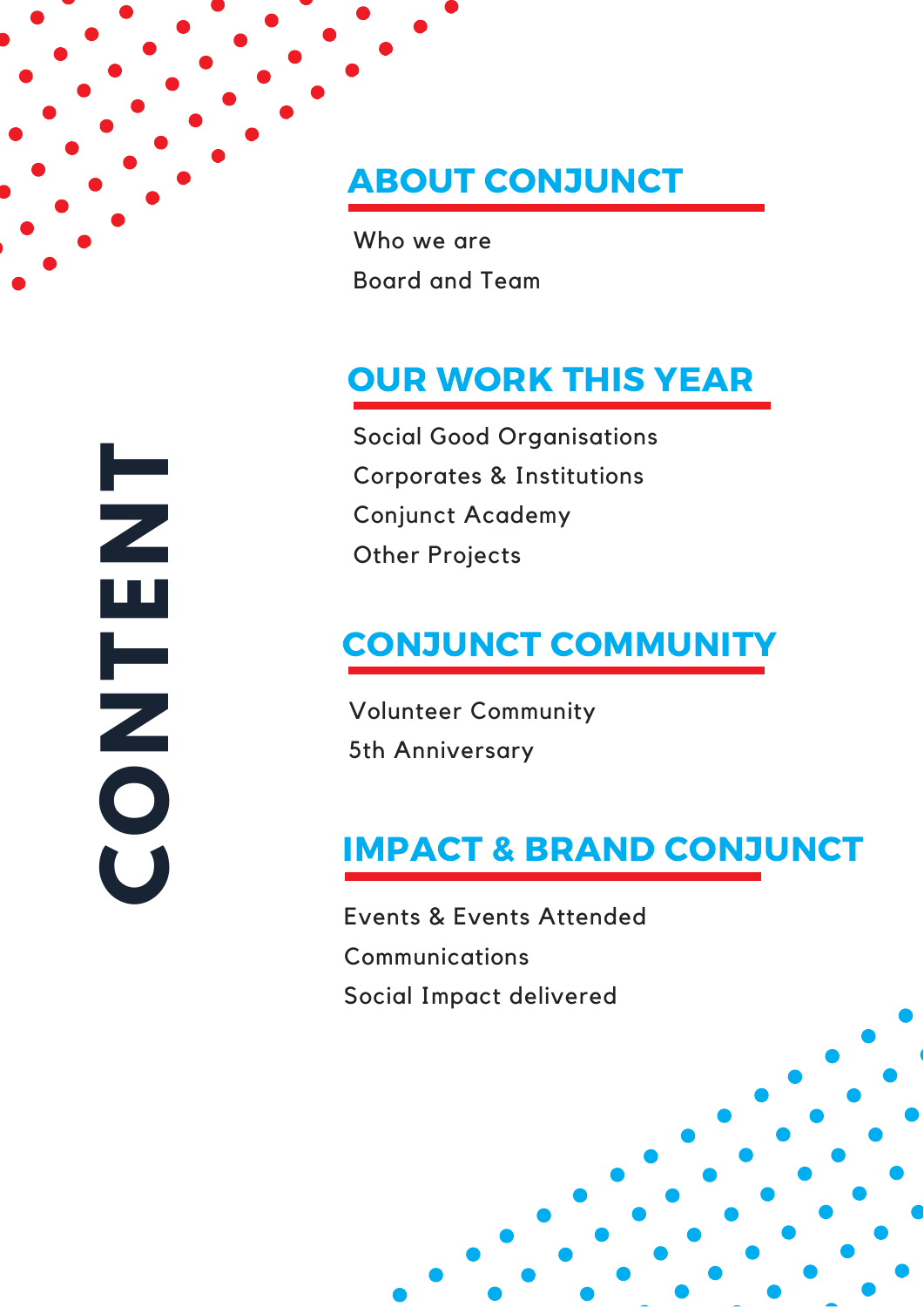Conjunct Consulting is committed to strengthening social good organizations by engaging, mobilizing and empowering pro bono talent in Singapore. Over the past five years, we have worked with over 100 social good organizations, through 140+ consultin g projects and corporate skills-based engagements engaging over 1000 volunteers.

A core part of our mission is developing high impact social-sector leaders and building a community of socially conscious change makers. Through our three university chapters at NUS, SMU and NTU, we equip and deploy students to serve the priority needs of the nonprofit sector, working alongside leadership of organizations such as AWWA, Singapore Cancer Society and DaySpring. Conjunct Consulting is committed to<br>
strengthening social good organizations by<br>
engaing, mobilizing and empowering pro<br>
bono talent in Singapore. Over the past five<br>
years, we have worked with over 100 social<br>
good organi

Through our work with corporates such as GE, GSK, and Macquarie Bank, we tailor skills based volunteering projects to ensure meaningful partnerships, providing a crucial tie between good intentions and impactful

**O N S U L T I N G P R O J E C T S**

30 projects every year

# **COPORATES & INSTITUTIONS**

Skilled volunteering projects

# **C O N J U N C T A C A D E M Y**

Bootcamp style training

**OTHER P R O J E C T S**

Government, International and off-cycle projects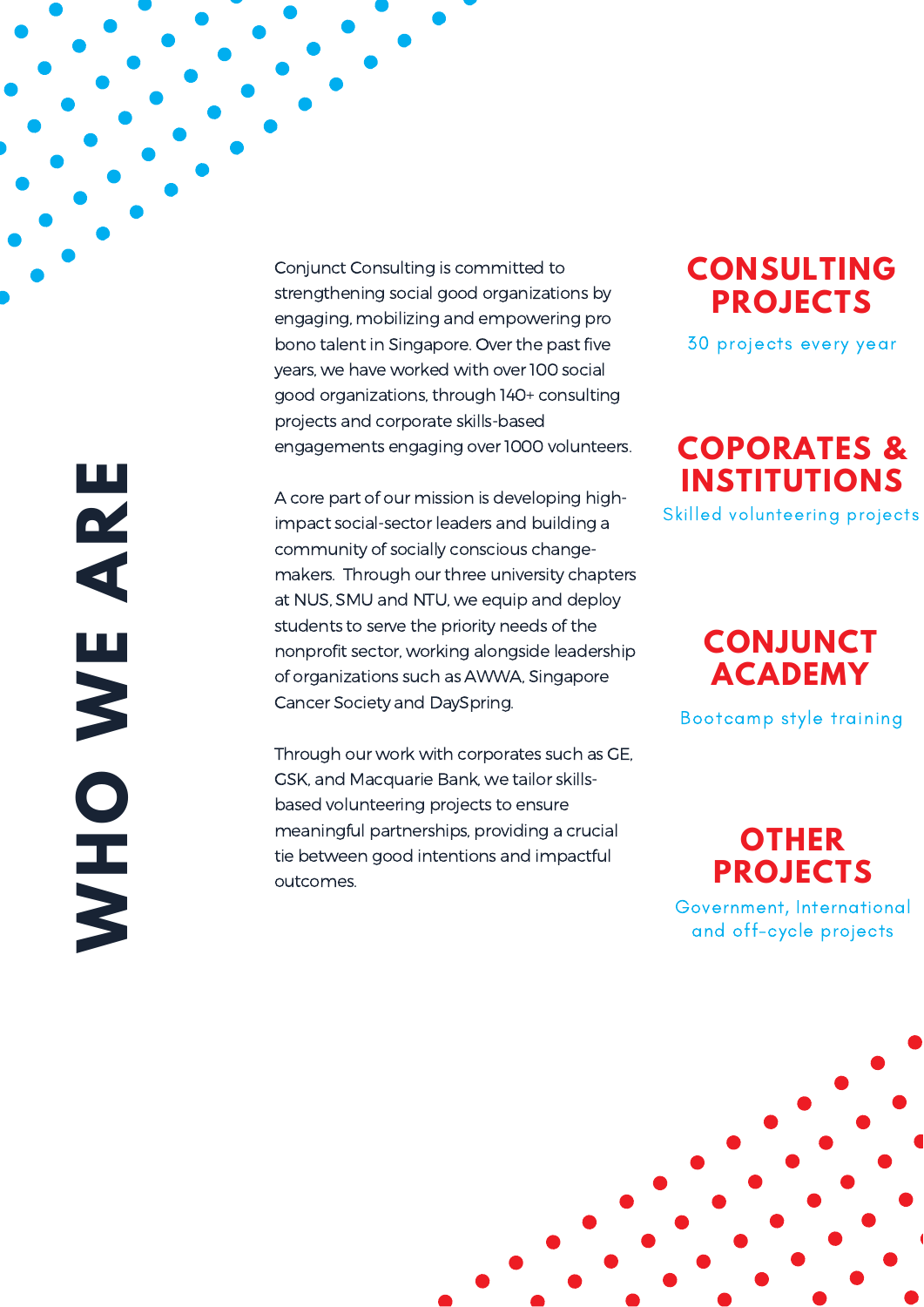

Founder & Chairman



VP - External Affairs (Staff)



**Jia Chuan Samantha Lee**



DVP - Corporates & Board Member Institutions (Staff) **Mala Rajpal Natalie Kennedy Tamara Singh**



President (Staff) VP - Partners (Staff) **Christina O Hagan**





 **Calvin Chu Yee Ming** Board Member Board Member



**Mike Stamp**



**Prasanna** Board Member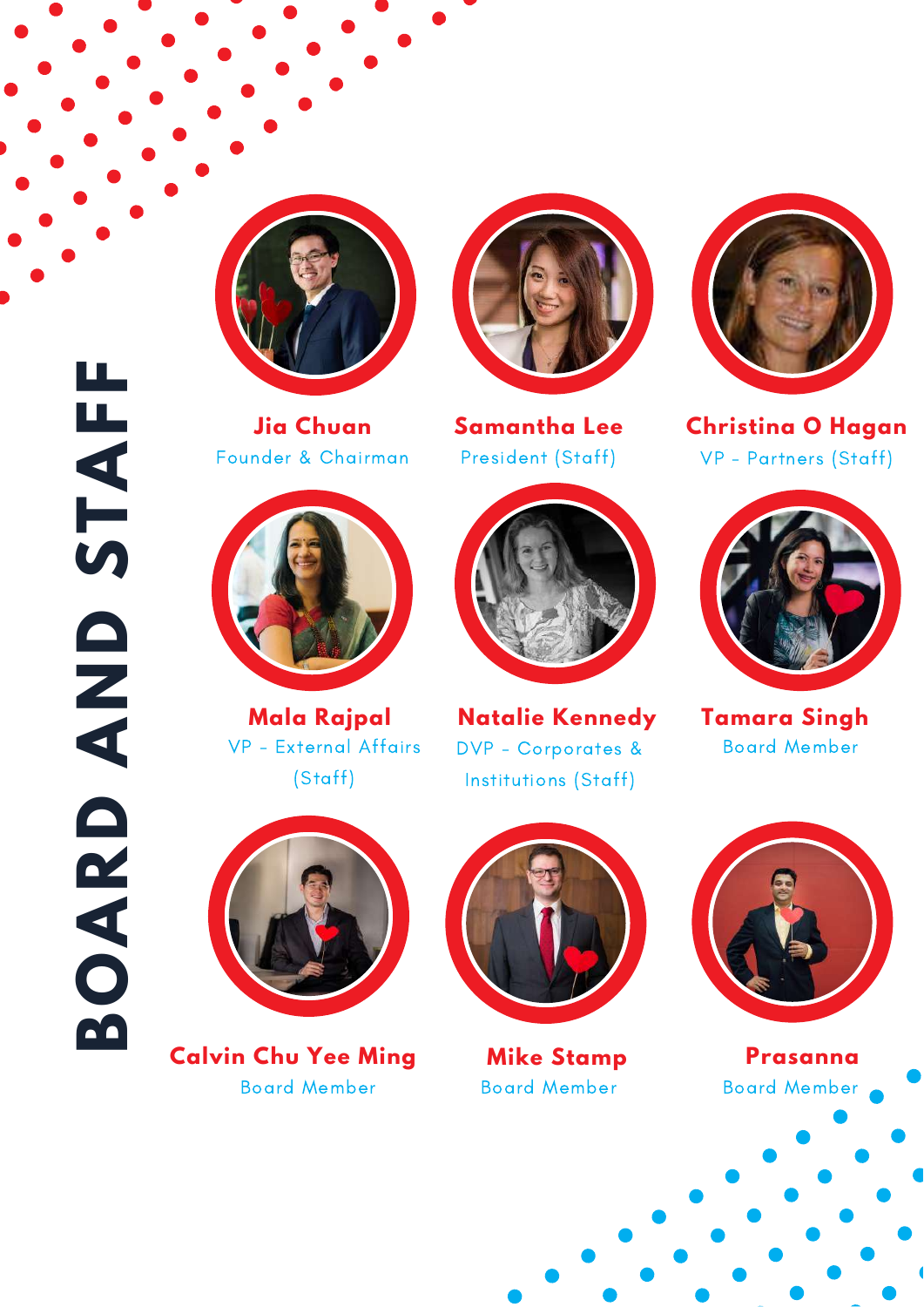

Finance & Accounts



VP - Training



VP - Corporates & Institutions **Liew Ee Chan Jane Soon Adrian Chew**





Chapter Director - NUSChapter Director - SMU Chapter Director - NTU **Louis Liow Zhen Ting Alexandra Low**





**Cai Ying**

**L**

**E**

**A**

**D**

**E**

**R**

**2**

**0**

**1**

**6**

**/**

**1**

**7**

 $\overline{\mathbf{S}}$ 

**H**

**P**<br>P

**A**

**I** 

**T**

**E**

**M**

**-**



VP - People VP - Operations DVP - Training





**Liam Pang David Thian**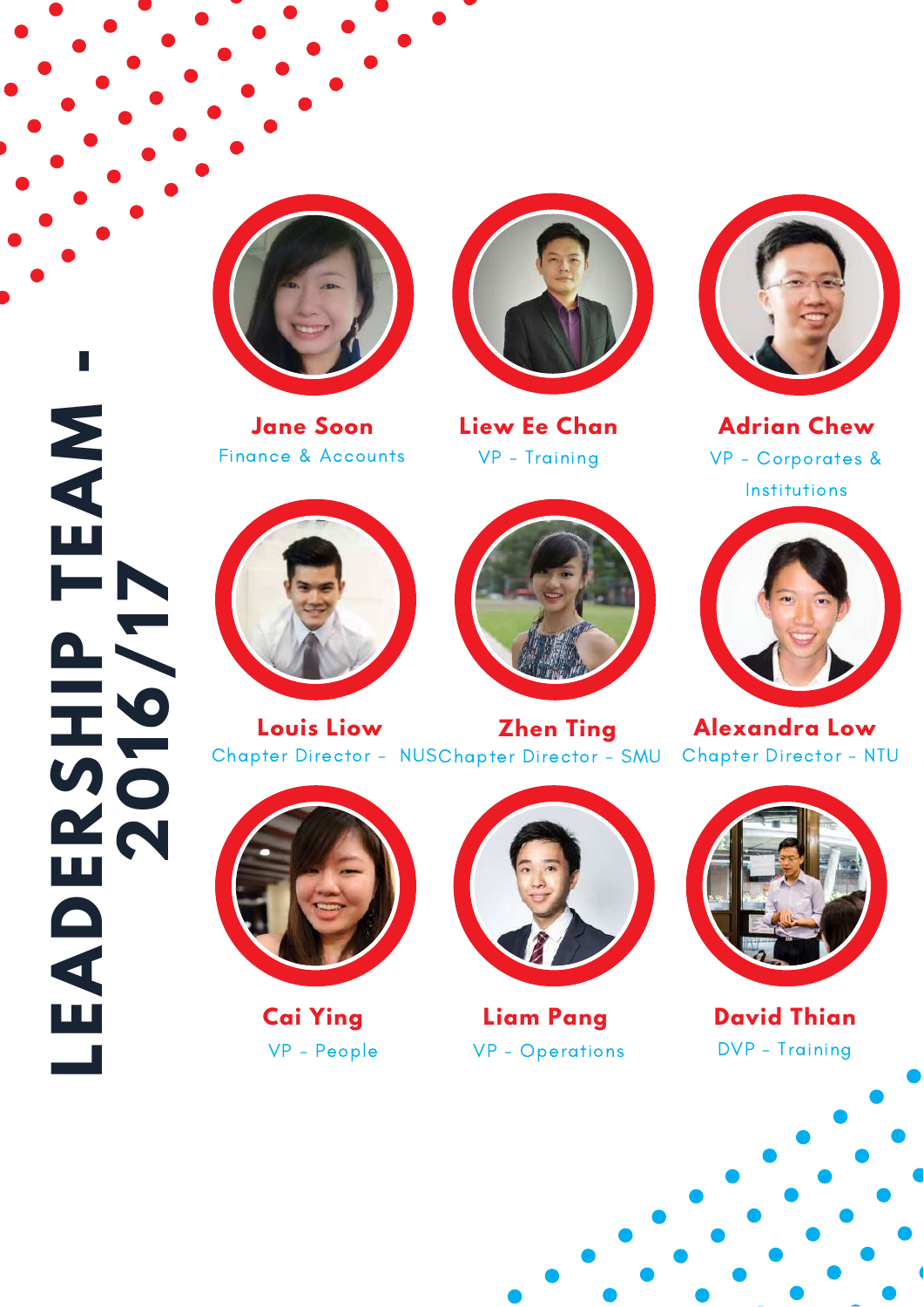$\mathbf{z}$ **OU I A LGA OTOOD NOGA NS S** 

2016 has proved a very exciting year with lots of new partnerships being developed and old ones further strengthened. We completed another two student consulting cycles with a further 30 projects with social good organisations. Our projects covered a wide spectrum of need and beneficiaries – totalling 138 projects to date with over 90 non-profit and social enterprise partners. The areas of need fell under the broad themes of Strategic Planning, Financial Sustainability, Human Capital, Organisational Development, Marketing and Branding and Impact Assessment. Strategic Planning, Marketing and Branding and Impact Assessment proved to be the areas that showed greatest demand for projects this year. The organisations we worked with served a large spectrum of beneficiaries, including seniors, disability, young people, disadvantaged women, domestic workers, ex-offenders, to name but just a few. We were delighted to be able to support such valuable organisations in such a meaningful and impactful way. This year we also completed several off-cycle projects (projects completed in-between the usual project cycle), which opened up more new opportunities for our partner organisations.



x x x x x x x x x x  $\bm{\times}$ The folks from Conjunct  $\overline{\mathsf{x}}$ are driven by conviction  $\overline{\mathsf{x}}$ and live up to their belief  $\overline{\mathsf{x}}$ of pursuing strategy with  $\overline{\mathsf{x}}$ a heart.  $\overline{\mathsf{x}}$ Marcus Moo Hon  $\overline{\mathsf{x}}$ Choong  $\overline{\mathsf{X}}$ Director, Social &  $\overline{\mathsf{X}}$ Community Services  $\overline{\mathsf{X}}$ (Singapore), The  $\overline{\mathsf{X}}$ Salvation Army  $\overline{\mathsf{x}}$ 

## **x x x x x x x x x x**



# **SOME STATISTICS**

4.6/5 has been the consistent quality score given to us by our non-profit partners. 96% of our partners recommend us and our work to

others.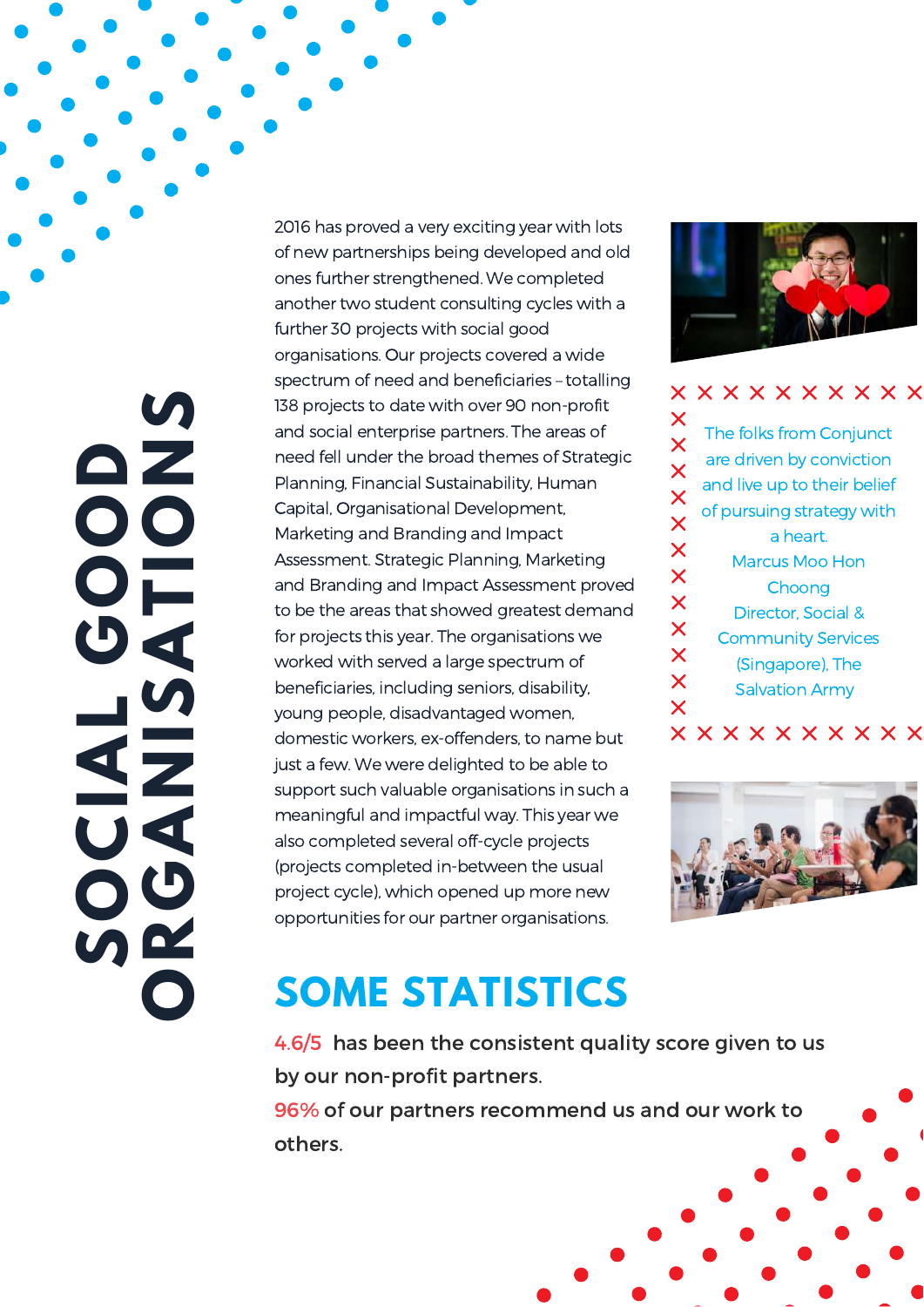# **PROJECT HIGHLIGHTS**



Established in 1970, AWWA's objective it to empower the disadvantaged within society and help them to lead dignified and independent lives. AWWA engaged Conjunct to develop an impact assessment framework, focusing on one of their oldest offering, the Senior Community Home. The programme has been effective in providing for the seniors' basic needs, but limited evaluations have been conducted regarding the seniors' wellbeing. Conjuncts team successfully researched the most suitable impact assessment framework which would be most effective for AWWA. In phase 2 of the project, we developed the necessary tools and processes to collect the required information to provide the impact results alongside a communication manual to help AWWA communicate the programmes impact to their external stakeholders. .

Over the last 26 years, Gracehaven has served many young people, providing them a nurturing home, care and protection, rehabilitation and help with reintegration back into their family life and society. Gracehaven has achieved this through an array of holistic programmes designed to cater to the wellbeing of each individual. Having experienced many successes in the last 26 years, Gracehaven engaged Conjuncts Team to facilitate answering the question 'Where to Next'? Conjunct teams have worked side by side with Gracehaven to review their current programmes, identify medium and long term goals and develop an exciting road map in how to achieve those goals and continue to serve the needs of their young beneficiaries most effectively. .





Wings is a non-profit, singularly focused on promoting active ageing for women. Since 2007, WINGS empowers women to embrace ageing with confidence by enabling them to take responsibility for their happiness, health and security (financial). While, Wings has seen the number of beneficiaries growing, the membership base was experiencing a high churn rate. The goal was to expand its programs to as many people as possible, especially from lower income groups. WINGS therefore engaged Conjunct to develop an effective marketing strategy, which would raise awareness and promote the value and benefits of its programmes. The marketing strategy had a specific focus on identifying suitable partners for WINGS and how to develop effective and sustainable partnerships to grow and strengthen WINGS and the valuable work they do.

To see the complete list of [consulting](https://drive.google.com/file/d/0B4B2rOezpKEKbDBoQlRPSm5oZ00/view?usp=sharing) projects done this year, click HERE.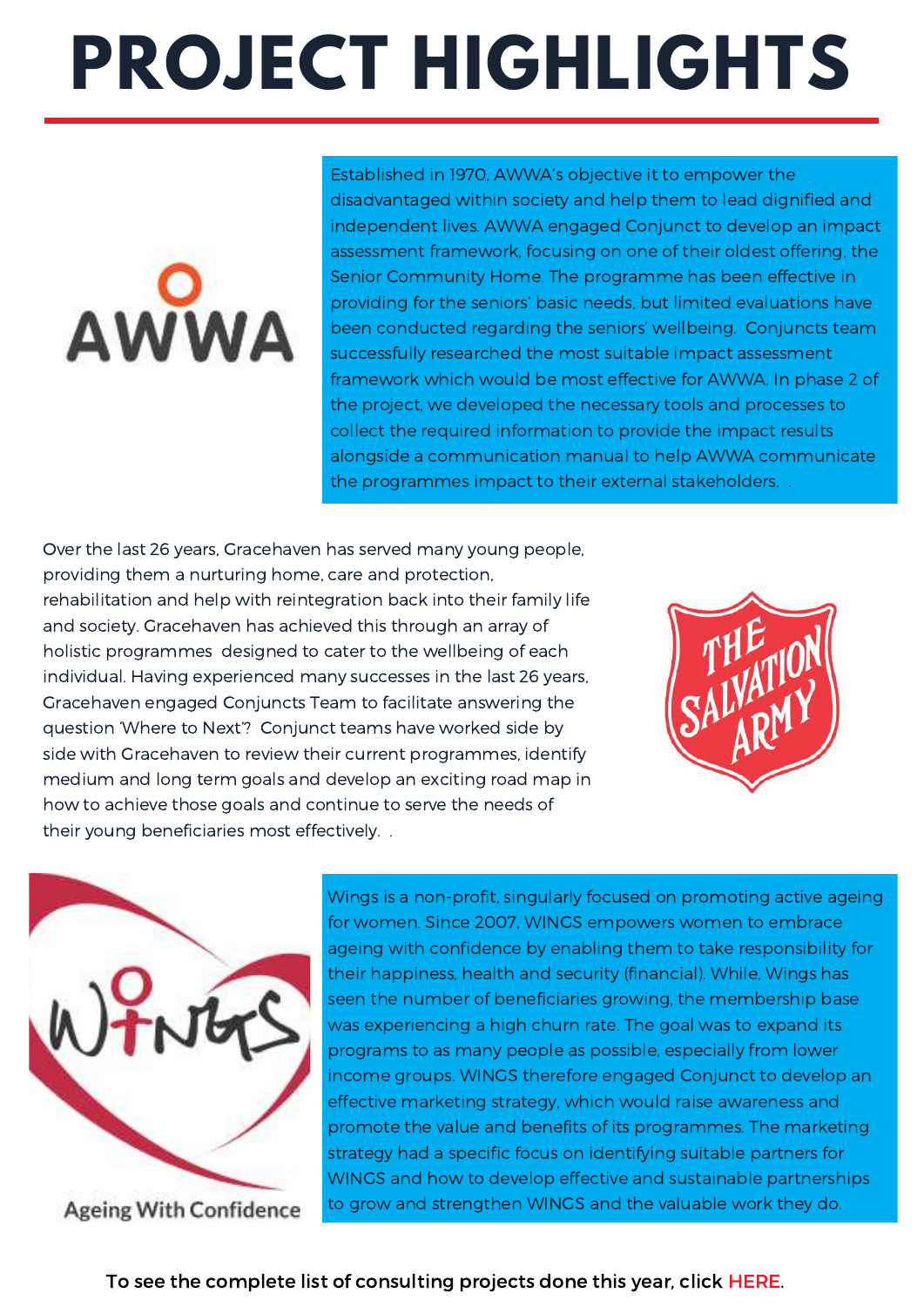Conjunct continues to build our Corporates and Institutions practice. This year was a busy year for the C&I team, as we rolled out new project formats and forged new relationships to drive private sector talent to our nonprofit partners.

# **PROJECT HIGHLIGHTS**

**CO** $\alpha$ **P**<br>**P ORA TES &NTUTONS** 





#### GE – Engineering Good – SPD

This multi-stage project used GE's well-known core strengths – engineering and business strategy – to serve the needs of two social good organisations. Skills-based volunteers from GE took part in a Scalathon alongside leadership from Engineering Good, (EG) a social enterprise delivering engineering solutions to people with disabilities, to address their next phase of growth. Second, GE engineers worked with EG and SPD to design and deliver accessible devices for children with cerebral palsy and autism.

#### GSK – BMDP – SOAP

 the regional arm of Special Olympics, which is appears very much on track to be achieved! We between GSK and the Bone Marrow Donor This year saw the completion of the partnership Programme. Over six months, professionals from GSK-APAC worked in teams with an aim to help BMDP double its database of bone marrow donors over the next three years, a goal which also launched a new skills-based project with GSK and Special Olympics Asia Pacific (SOAP), the world's largest sports organisation and advocate for children and adults with intellectual disabilities.

#### **GSK + SOAP [Scalathon](https://drive.google.com/file/d/0B6xJD2DiAuL3TTNEQzNudkdpRlE/view)**



# **OTHER DEVELOPMENTS**

Our Community Impact Project format continues to deliver targeted support from specialised corporate teams. Teams of 4-6 corporate volunteers work with a nonprofit on a specific need over 8-12 weeks, with project scoping, project management support, and project impact evaluation provided by Conjunct.

IBM, Macquarie, Credit Suisse have all gotten included in the list of clientele for the C&I team this year.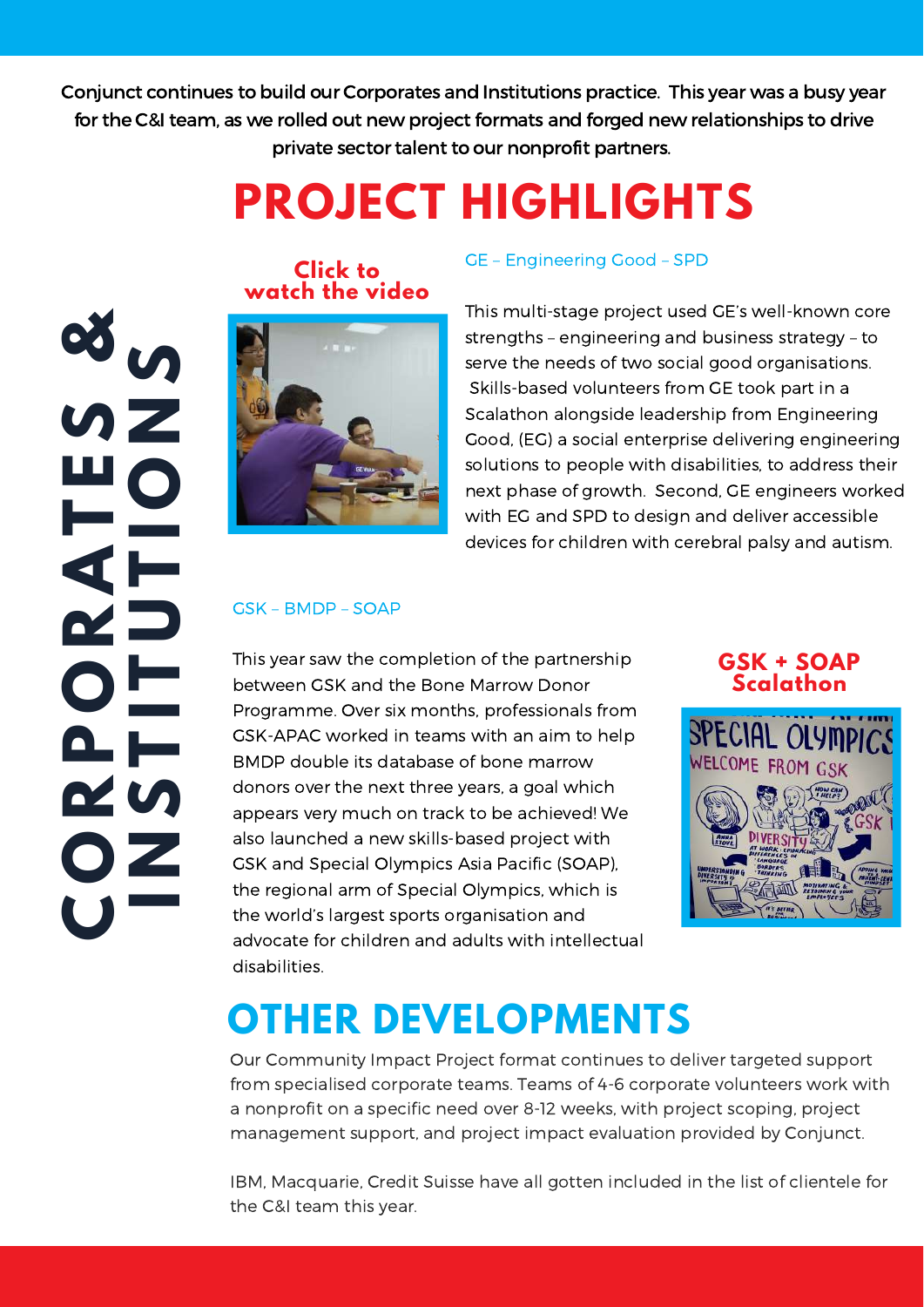# **CON** $\alpha$ **P**<br>**P ORA TESN&TUTOS**



# **TESTIMONIALS**

### FROM CORPORATE PARTICIPANTS:

I really enjoyed working on this project. This was the first time that I worked on a full fledged business plan for a non-profit cause, and I am convinced that it should be done much more often :)

It was a good experience working with the individuals associated with Conjunct- they were very approachable, helpful and knowledgeable of the type of analysis needed and were able to provide guidance.

### FROM NON-PROFIT PARTNERS:

The outcomes of this project are definitively worth the time we invested in it. We got some very interesting and relevant analyses and recommendations from the teams. Volunteers from the two corporate partners have been very helpful and committed, they shared their skills and brought a new perspective to some of the key issues we face.

This project was 150% worth it! The volunteers took their task very seriously and delivered more than what was expected. They were on-track with deliverables at each reporting. They looked at every angle of the issues and came up with solutions that would allow us to be a good service provider. It allowed a glimpse of what teamwork and divide and conquer looked like.

# **SOME STATISTICS**

400 + corporate participants

94% of participants feel they've helped the NPO in a meaningful way.

95% report having "fun" and that they would do it again. Nonprofit partners report the project outcomes from our corporate work to be 9/10 useful.

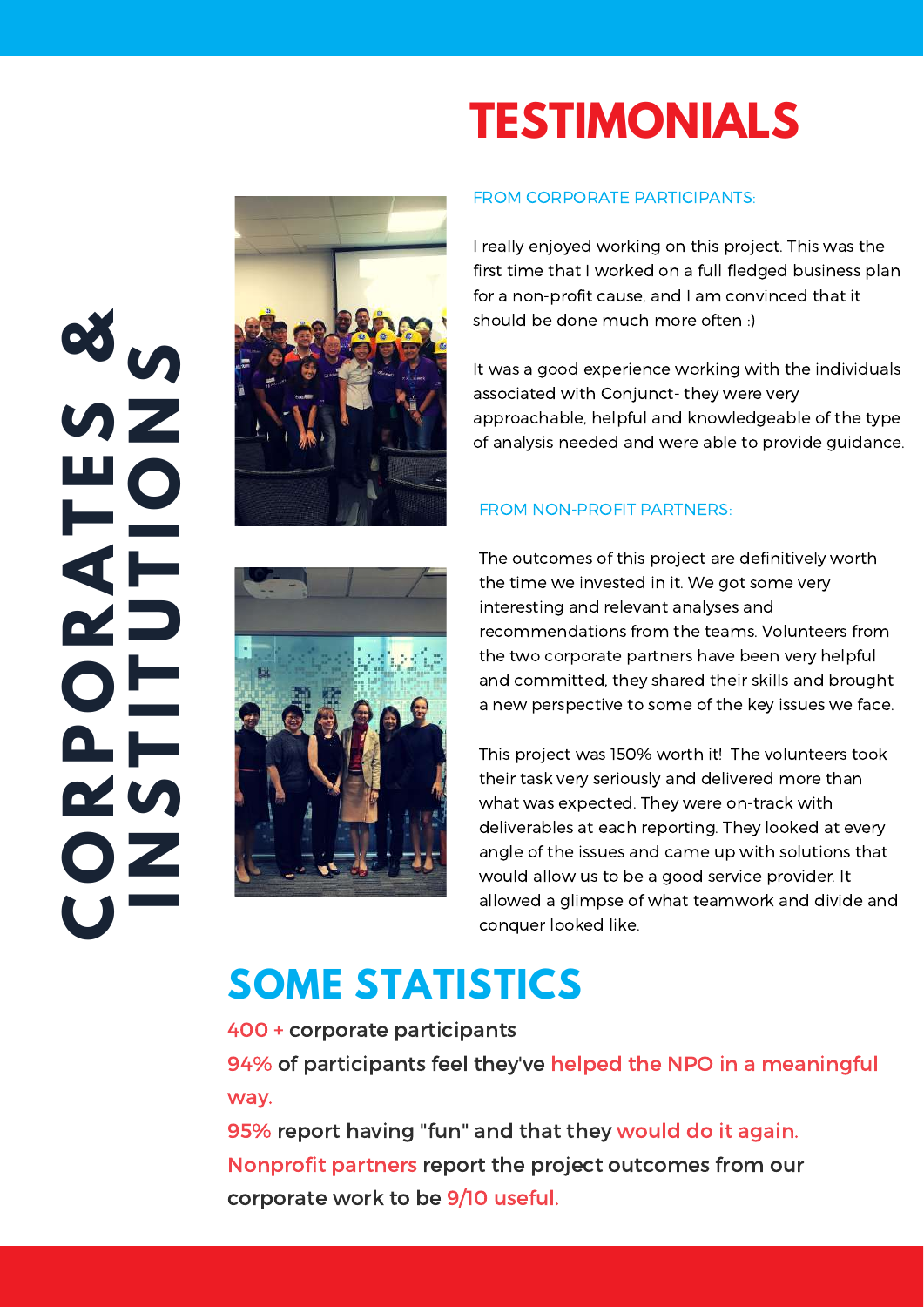

The training arm of Conjunct - Conjunct Academy - was launched this year to contribute towards the mission of developing high impact socially conscious leaders. From September 2016 to April 2017, we ran 2 successful bootcamps along with a few more built into the pipeline

# **3/4 SEPTEMBER'16 - NTU BOOTCAMP**

100 final year students from across specialisations at the NTU, attended the first ever Problem Solving Bootcamp. A blend of lectures and case study work kept the students engaged. All curriculum & case studies were developed in house at Conjunct. 98% of the participants agreed that the skills learnt were useful and relevant.

## **18/19 FEBRUARY'17 - OPEN BOOTCAMP**

25 students and professionals attended the second Problem Solving Bootcamp. This was a mixed group with students from different universities as well as professionals. we received some great feedback with 100% of the participants agreeing that the skills learnt were useful and relevant.

## **UPCOMING BOOTCAMPS - HALOGEN AND YCS**

In first quarter of FY 2017, we have two promising training programs to deliver. The first is for the entire staff & leadership team of Halogen Foundation. The second is to run a 3 day workshop for a cohort of 70 youth leaders at Youth Corps Singapore

## **WAY FORWARD AND NEXT STEPS**

Conjunct Academy has come to life this year and we are grateful for the support of our fantastic volunteers who have helped create as well as deliver the training. We would like to explore ways to expand the work of Conjunct Academy and refine our value proposition in the coming year.



98% +

**OF THE PARTICIPANTS ACROSS OUR BOOTCAMPS FELT THAT THE SKILLS LEARNT WERE USEFUL AND RELEVANT.**

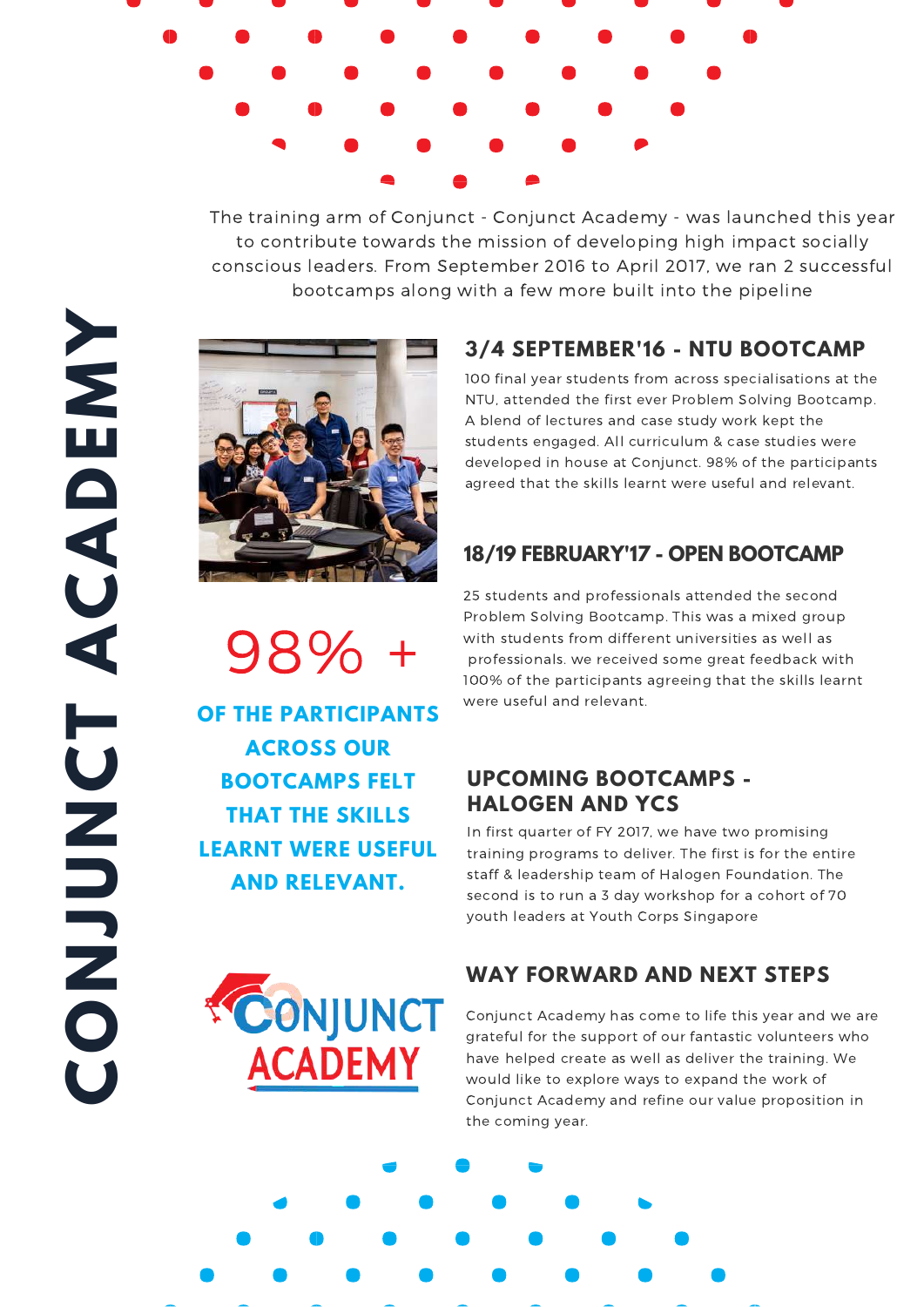**OTHERPROJ ECTS** 

Outside of the usual consulting cycle projects, we got a chance to work on some interesting projects. With the involvement of staff as well as professional volunteers , We worked with leadership and staff from a mid-size nonprofit and its 12+ member board of directors. We ran workshops with staff as well as board members to ensure alignment and also to help co-create the near and long term vision.

A team from Conjunct spent a week in Cambodia to evaluate the effectiveness of Lien Aid's Community Water Enterprise and identify the next steps to maximize impact. Primary research was done of households across 11 villages in 2 districts and findings were presented to make this programme successful in a large scale.

. . . . . . . . .

The Social Service Institute under the NCSS has created an online platform - Gatherhere. Conjunct was brought into target the initial pilot audience of Board Members. The project involved bringing some of the key influencers on board, articulating the value proposition, creating content and driving engagement in the initial phase.

# **STRATEGY & VISION ALIGNMENT PROJECT**

Strategy alignment between board and staff

# **LIEN AID [RESEARCH](https://drive.google.com/file/d/0B4B2rOezpKEKdTBSaHNQSnpkUE0/view?usp=sharing) PROJECT**

Staff & volunteers did a project in Cambodia to measure effectiveness of the CWE project. Read the case study HERE.

# **GATHERHERE FOR BOARD MEMBERS**

Project with SSI to kick off the first online learning platform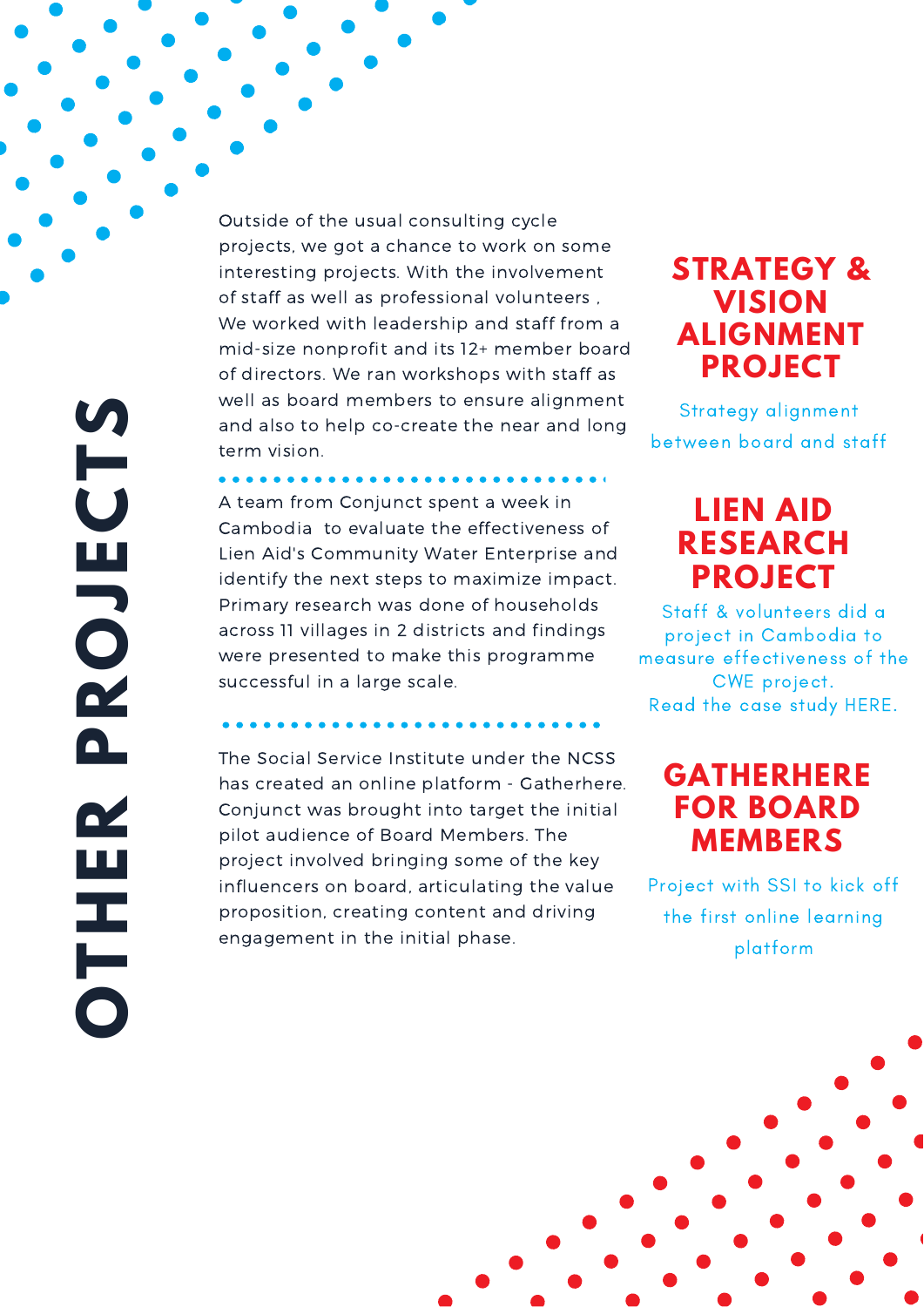Conjunct Consulting is a volunteer driven organisation and it's through this collaboration with our dedicated pool of volunteers that we are able to create the social impact that we do.

 with sustainable outcomes. We feel privileged to have a community of dedicated volunteers delivering our core values through their skills, expertise and motivation as social advocates and changemakers. To date Conjunct has mobilised close to 1000 volunteers, including skilled professionals and students. Our professional volunteers span most of the key industries and skills and take up roles as Project Advisors, Project Scopers and internal changemakers within Conjunct itself. Conjunct has trained over 500 students through its three chapters in NUS, SMU and NTU for impact-based volunteering, who go on to work with our social good organisations to lead and deliver solution-based projects

In recognising the valuable work that our volunteers do, this year we started a new initiative 'Volunteer of the Month'. To date, we are proud to showcase our 'volunteers of the month' since last November and take the opportunity to say A BIG SHOUT OUT TO ALL OUR VOLUNTEERS AND THANK YOU!!!











 $>$   $\check{\text{U}}$ **O L U N T E E R COMΣ UNITY**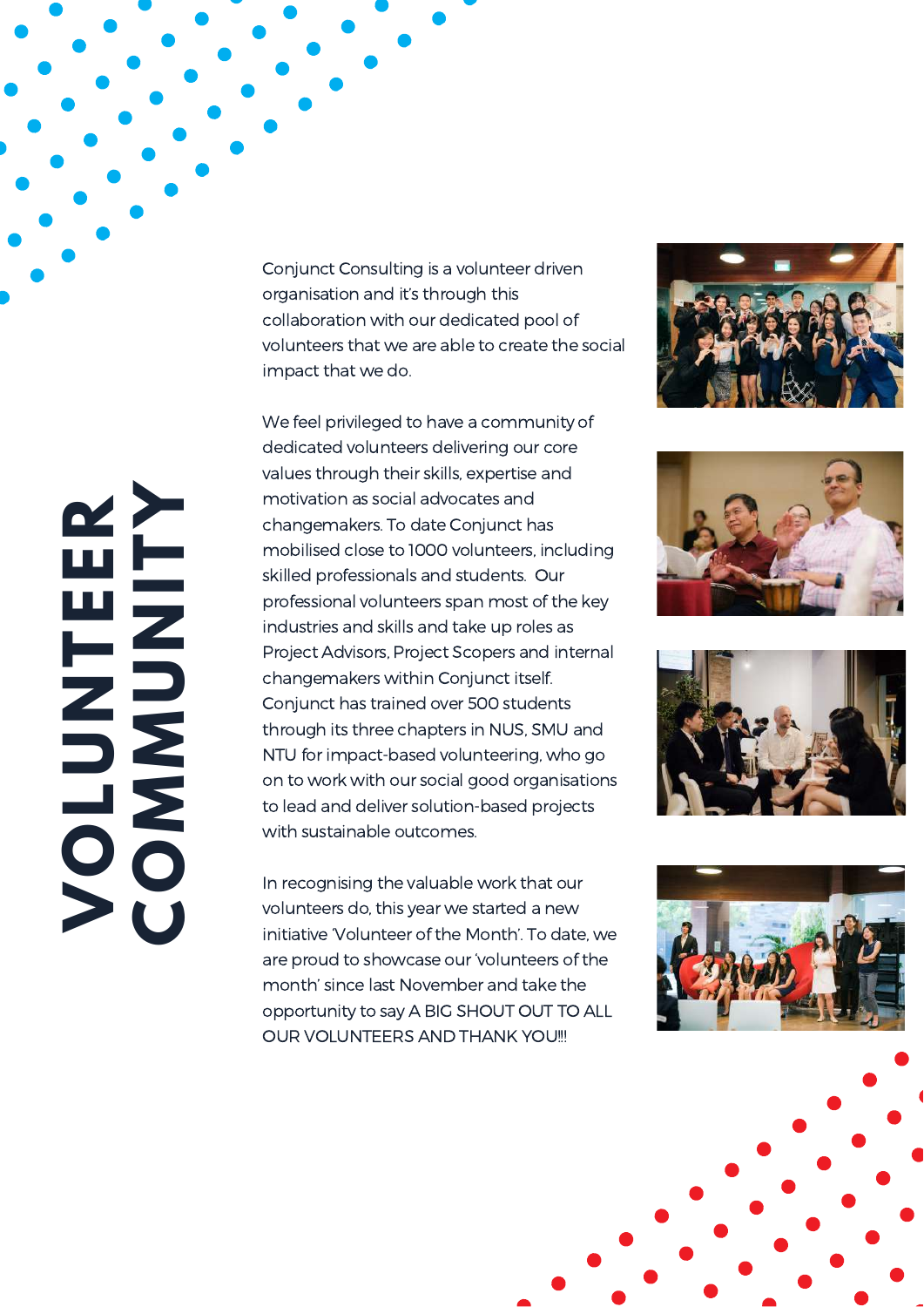

On 3rd December 2016, we held our 5th Anniversary celebrations at the Singapore Swimming Club. Volunteers, non-profit partners, staff and board members all came together to celebrate 5 years of Strategy with a Heart.

# **5THA NNI> ERS A RY CELEBRA TIONS**



# **RECOGNISING NON-PROFIT PARTNERS**

Non-profit partners who have rendered us great support in the last five years were recognised during our celebrations. Social Good Organisations are at the heart of our work and it made us so glad to see so many of them be a part of our special event.

# **RECOGNISING VOLUNTEERS**

Over 1000 volunteers, both student and professional, have been a part of the Conjunct journey over the last 5 years. We nominated and recognised some of them without whose support we could not have come this far. Volunteers continue to be the backbone of Conjunct.





# **RECOGNISING CHAPTER LEADERSHIP**

Our chapters at NTU, NUS and SMU bring on board so much enthusiasm, great work and support year in and year out. Each year over 100 young students become consultants with us and add so much value to the social sector in Singapore. The celebration would have been re-miss without recognising our wonderful chapters.

# **FUN AND CELEBRATIONS**

After the recognitions ceremony, we had loads of fun and frolic lined up for the 100+ audience of the Conjunct Community. There were fun quizzes, drumming, a Photo Booth and a great dinner over which we all reminisced, celebrated and wished Conjunct another successful 5 years.

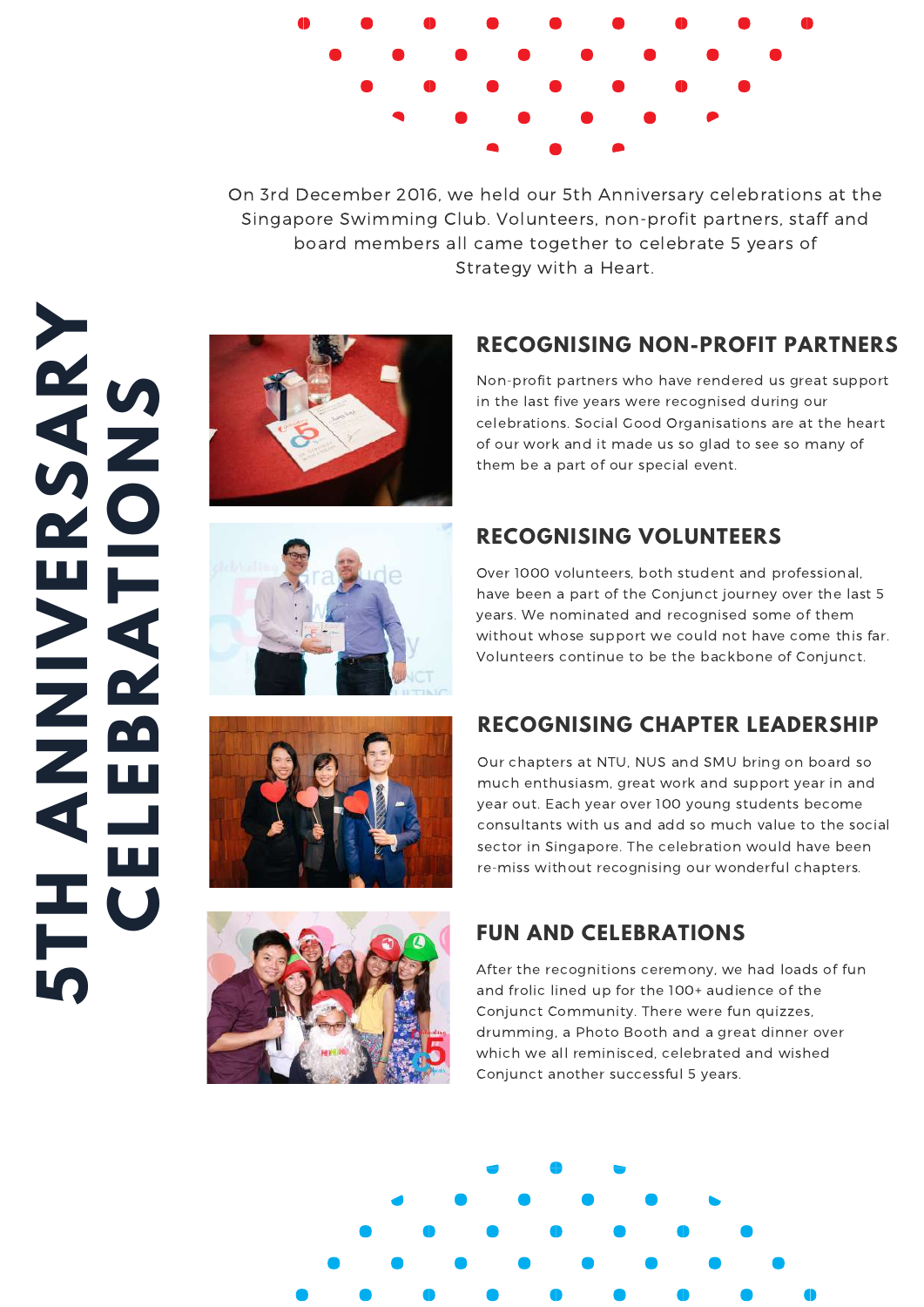For the very first time starting October 2016, we started hosting events for our social good partners. These are held as 2 hour power talks on areas that are most needed and relevant to the social sector in Singapore. In the four events we held this last year, we had a cumulative audience of 175 across 50+ organisations.



#### **MARKETING FOR NON-PROFITS**

Covering the topics of Facebook Marketing and Influencer Marketing, the first event saw 40 participants from 26 organisations attending the event. It was held on 27th October 2016 at Collision 8. 100% of respondent said: session gave them something new which was immediately implementable at their organisation

#### **TECHNOLOGY FOR NON-PROFITS**

 about what the technology can do for non profits. 90% Due<br>Rive<br>part On 5th December 2016, Meghan Morrison, CEO of Swift River Consulting spent two hours walking 45 participants through the non-profit success pack of Salesforce. From getting started to case studies, it was all of the participants said the session will help them in their job.





**C**

**O**

**N**

**U**

**N**

**C**

**T**

**P**

**R**

**N**

**E**

**R**

**A**

**T**

**J**

**S** 

**E**

**R**

**I** 

**E**

**S** 

**E**

**E**

**N**

**T**

**S** 

#### **CROWDFUNDING & GRANT WRITING**

Four speakers, Prasoon, Billion Bricks, Aseem Thakur, Give.Asia, Patsian Low, DBS Foundation (former) and Marija Ralic, Microsoft joined us on 9th February to share with 50 participants on how to effectively Crowd-fund and Grant Write. 100% of respondents said the session gave them something immediately implementable at their organisation.

#### **UNDERSTANDING IMPACT ASSESSMENT**

20th April saw us focussing on Impact Assessment. Initiating, implementing and communicating impact assessment was talked about by Emily Perkin, Just Cause; Karen Liew, AWWA and Aleksandra Barnes, Salt Communications respectively. 100% of them said they found the session useful.

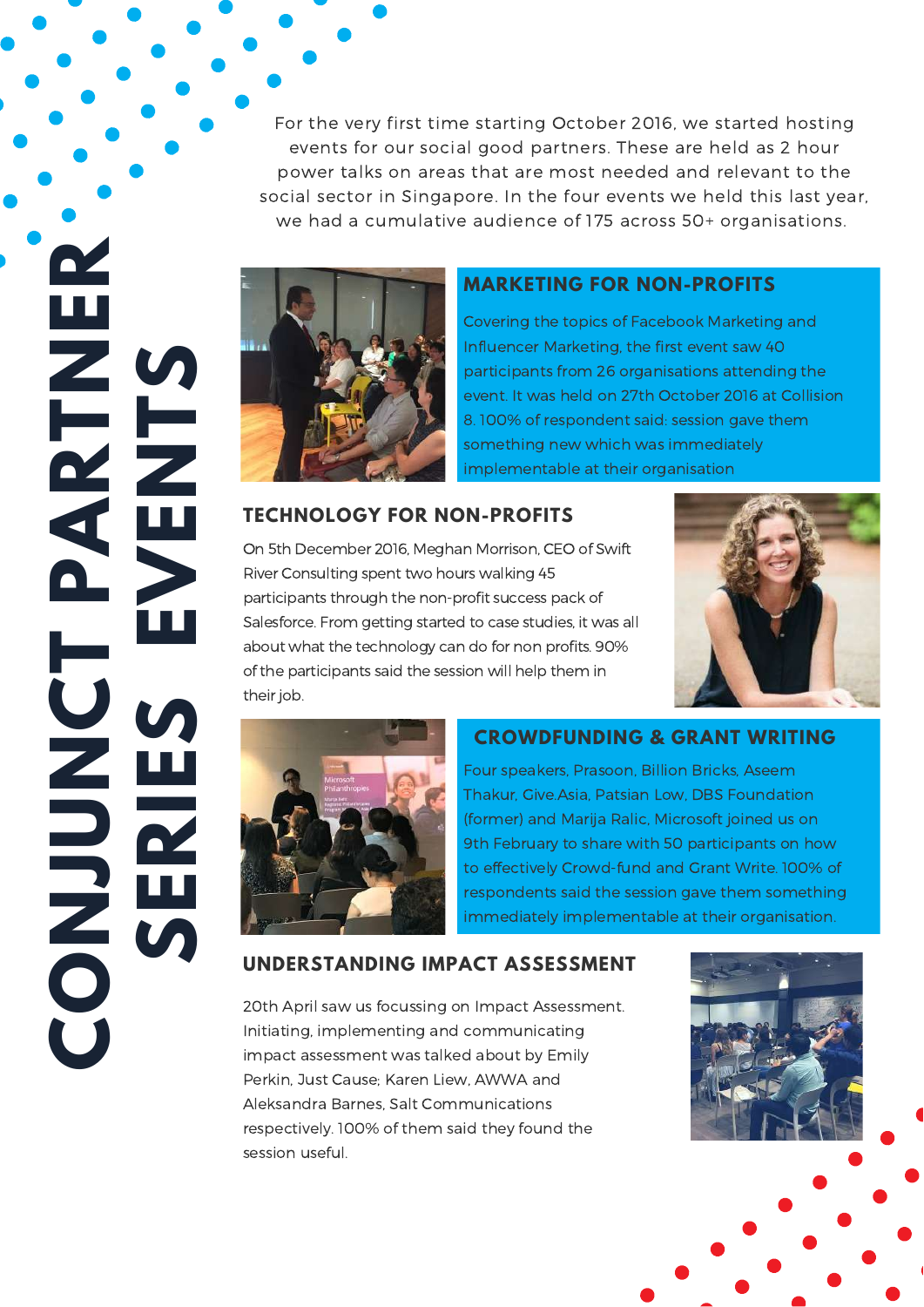Outside of hosting our own events, the staff and chairman of Conjunct have also been active in participating as well as speaking at various forums and events, Captured here are some of the highlights.



#### **EVENTS - ATTENDED BY CONJUNCT**

We have attended a total of 26 events in FY 2016-17 both nationally as well as internationally. From the Global pro bono Summit in Lisbon to the Governance Awards & sessions, from the RAISE Open talks and digital marketing bootcamp to HR & Marketing events at AmCham, we have been at every place where we could seek some value.

#### **EVENTS - CONJUNCT AS A SPEAKER**

We got five great opportunities to engage with corporates and youth in the last year. We spoke at Amcham in June, kicking off their Corporate Community Day, at the GCNS Global Youth Forum, at SAP Asia on the subject of design thinking, at a Trends Watching conference and at the World Vision Youth Conference in Cambodia.





#### **AWARDS, RECOGNITIONS & MENTIONS**

We were awarded the prestigious AmCham Cares awards for our continued contribution to society. Jia Chuan, founder Conjunct Consulting, was featured in the Peak Magazine. The Macquarie Foundation shared our work and partnership with them in a write up that was shared with various stakeholders. Some of our Non-Profit partners have mentioned us in their Annual Reports to recognise the work and support.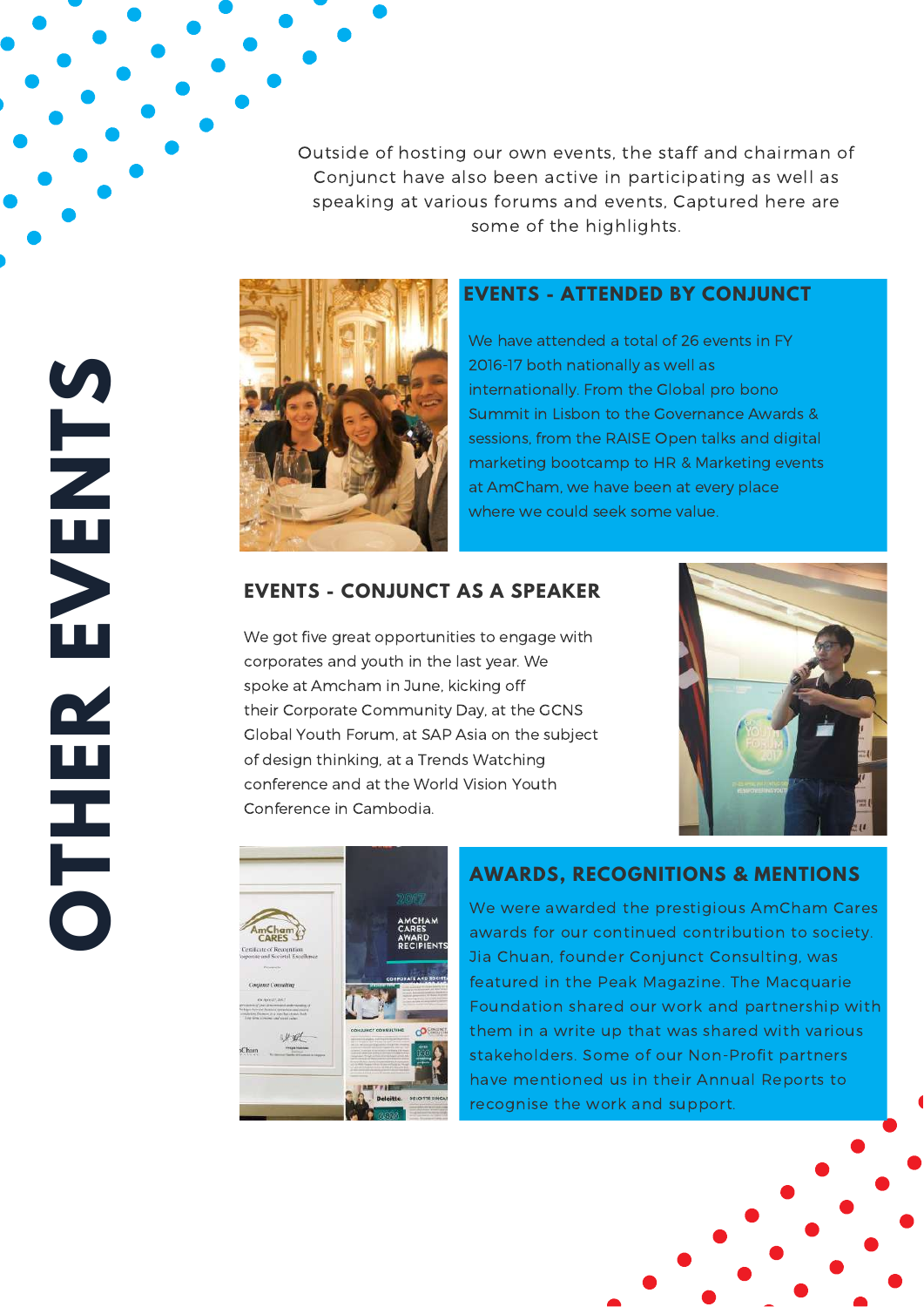For the last year, we have made a conscious effort towards enhancing our communication with the various stakeholders of Conjunct. Apart form the various projects and events, we have also a host of digital content that captures the work of Conjunct









#### BLOGS:

We have been consistently writing sharing 3-4 blogs every month since November 2016. The blogs cover relevant content on skills based volunteering, thought leadership pieces and ways in which Conjunct is participating in Global as well as national conversations. We also create content that highlights and recognises the work of some of our star volunteers and our non-profit + corporate partners.

#### SOCIAL MEDIA:

Across our three main platforms of Facebook, LinkedIn and Twitter, we have been a lot more consistent as well as engaged with posting and responding to the content. In the coming months and year, we hope to leverage this further.

#### CONJUNCT VIDEO:

At the fifth Anniversary celebrations, we released the first Conjunct video. Highlighting our journey, community and the various [stakeholders,](https://www.youtube.com/watch?time_continue=1&v=ZCxBs3yTs1A) it captures the essence and vision of Conjunct. Click HERE to watch the video.

# **CONTENT STATS**

Blog posts - 25+ Website Views - 45k+ Blog Views - 3k+